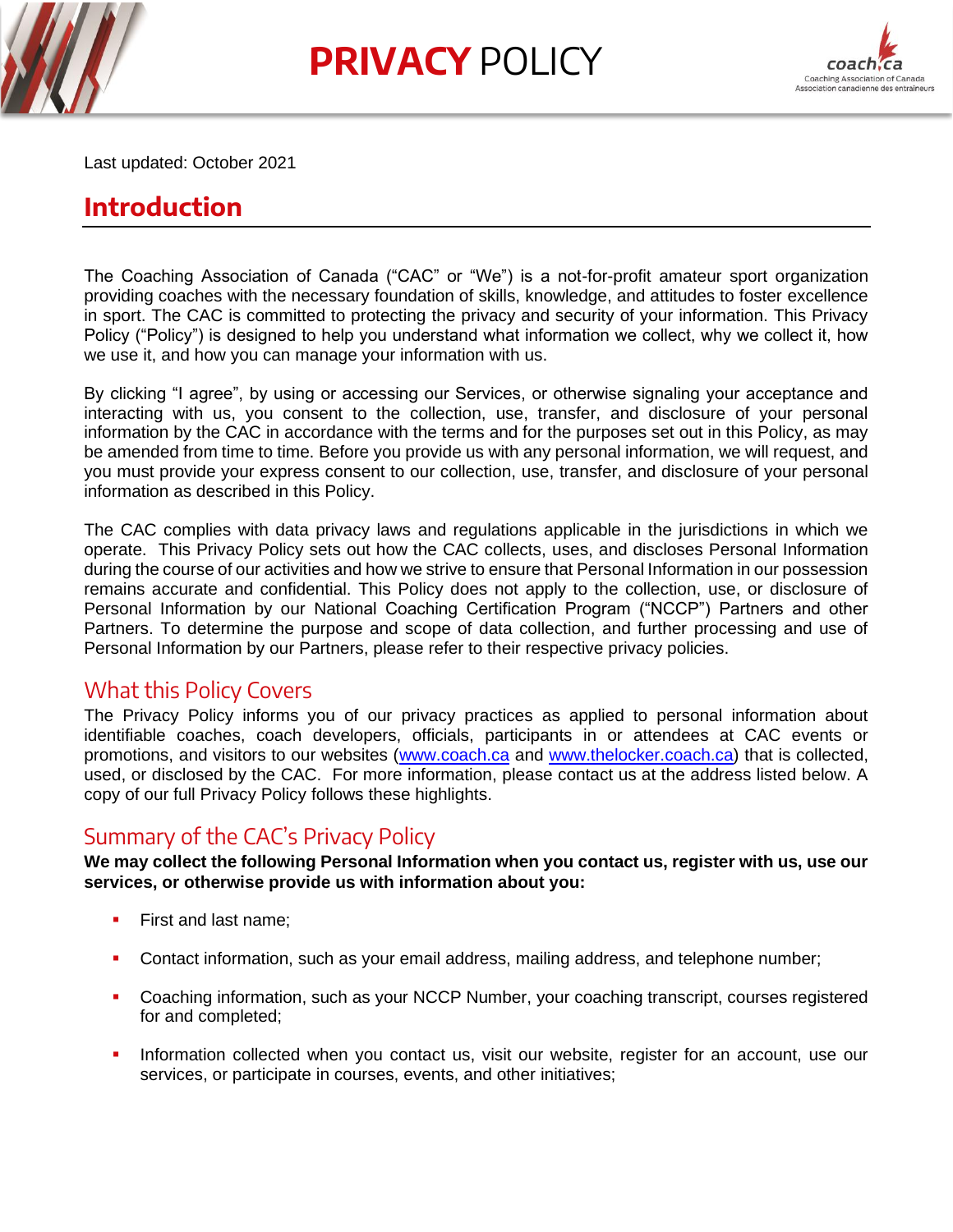- **·** Information from cookies;
- **.** Information from third parties, such as information provided to us by our NCCP Partners and other Partners;
- **EXECT** Any other personal information that you choose to provide to us.

#### **We use information to:**

- Provide you with the information and services you request as explained in our full privacy statement
- Help us develop new initiatives, activities, courses, events, and services
- Help us run our website
- Tell you about our initiatives, activities, courses, events, and services
- **•** Create aggregated or de-identifiable information for the purposes of reporting to governmental agency funders, demographic research, program research, and forecasting.
- **•** Administer the National Coaching Certification Program (NCCP) and maintain the associated database

#### **We share your information with:**

- **.** Individuals or organizations who are our advisors and consultants
- Our Partners, as explained in our full privacy statement
- **Governmental Agency Funders**
- Service providers, such as cloud service providers and as necessary with third parties that help run our website and database
- Service providers who help facilitate initiatives and activities
- Legal and law enforcement agencies where required by law
- Other third parties with your consent and where permitted or required by applicable law, as explained in our full privacy statement

#### **Choices**

- Depending on the services or use of our websites, your choices may include the following:
	- o **Access and Correction:** You can ask us to update, correct, or delete information that we have about you, subject to legal or contractual restrictions. You may also update, correct, or delete certain types of your Personal Information in The Locker via the "Profile" tab after logging in to The Locker. You can also ask us to make these changes for you. Please

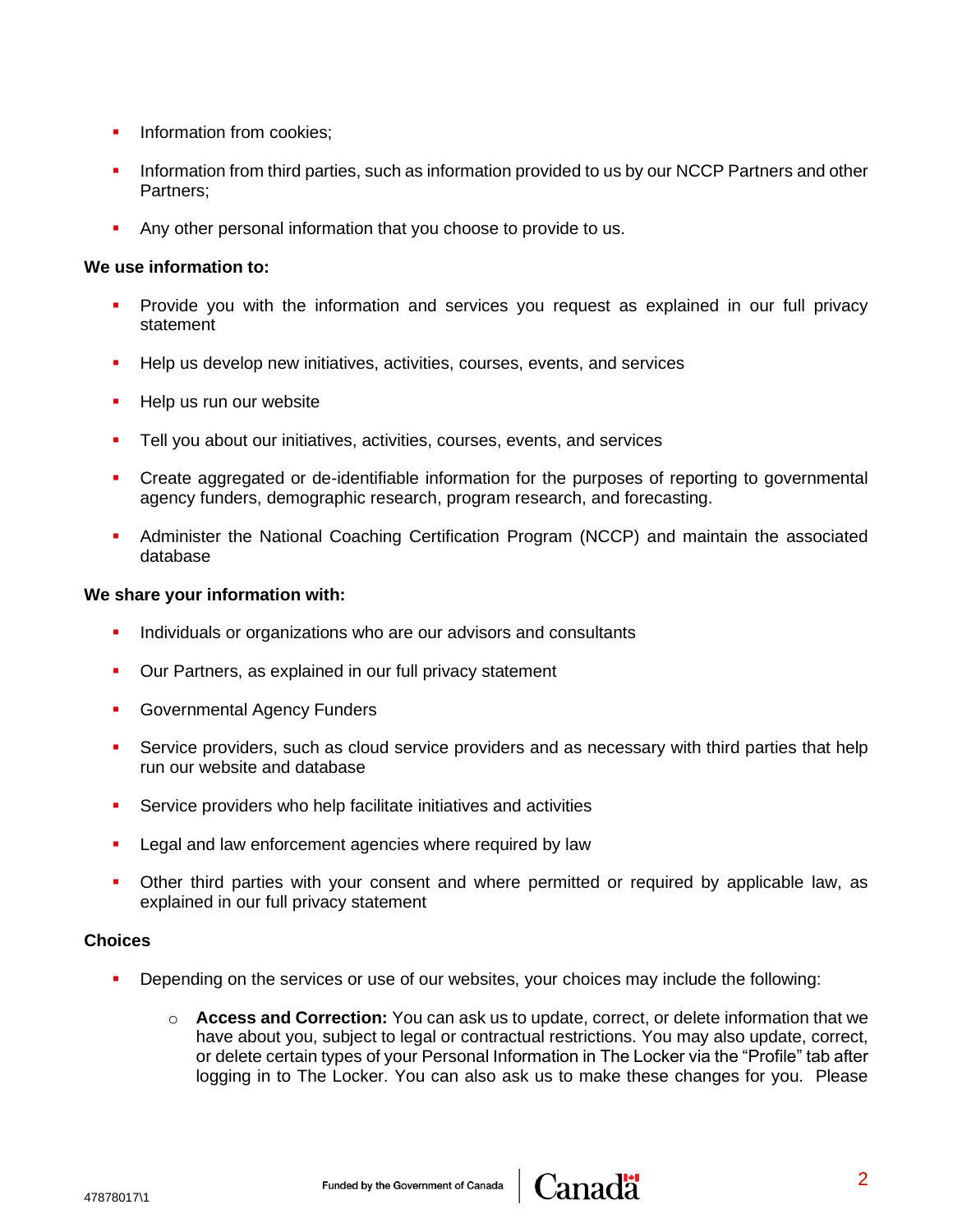note that deleting certain information may impact your coaching status and which services you can access.

- o **Cookie Settings and Preferences:** You can disable cookies and other tracking technologies through your browser. While doing so may negatively affect your experience with the use our website, it will not prevent us from transacting with you.
- o **Marketing Emails:** We seek to comply with applicable electronic marketing laws. We provide you with an opportunity to let us know your preference in terms of receiving promotional email when you register for our services, provide us with Personal Information, or when we send emails.
- $\circ$  Opt-Outs: You may opt-out of further contact from us as well as certain other uses of personal information for promotional or personalization purposes. as explained in the full privacy statement

#### **How to contact us:**

Questions, concerns, or complaints relating to our Privacy Policy or the treatment of personal information should be sent by email to [coach@coach.ca](mailto:coach@coach.ca) or by calling 613-235-5000, ext 2365 and asking to speak with the CAC's Privacy Officer.

## Full Version of the CAC's Privacy Policy

This policy covers the following:

- 1. The Type of Personal Information We Collect and How We Collect It
- 2. How We Use Your Personal Information
- 3. How We Share your Personal Information
- 4. Accuracy, Retention, and Storage of Personal Information
- 5. How We Protect Personal Information
- 6. Access to and Correction of Your Personal Information
- 7. Legal Disclaimer
- 8. Policy regarding Children
- 9. Your Choices with Respect to Collection, Use, and Disclosure of Your Personal Information
- 10. Openness and Challenging Compliance
- 11. Changes to this Policy and How to Contact Us for More Information

#### **What is Personal Information?**

This Policy applies to the Personal Information we collect from you and about you. "Personal Information" is any information about an identifiable individual and includes any information that relates to you and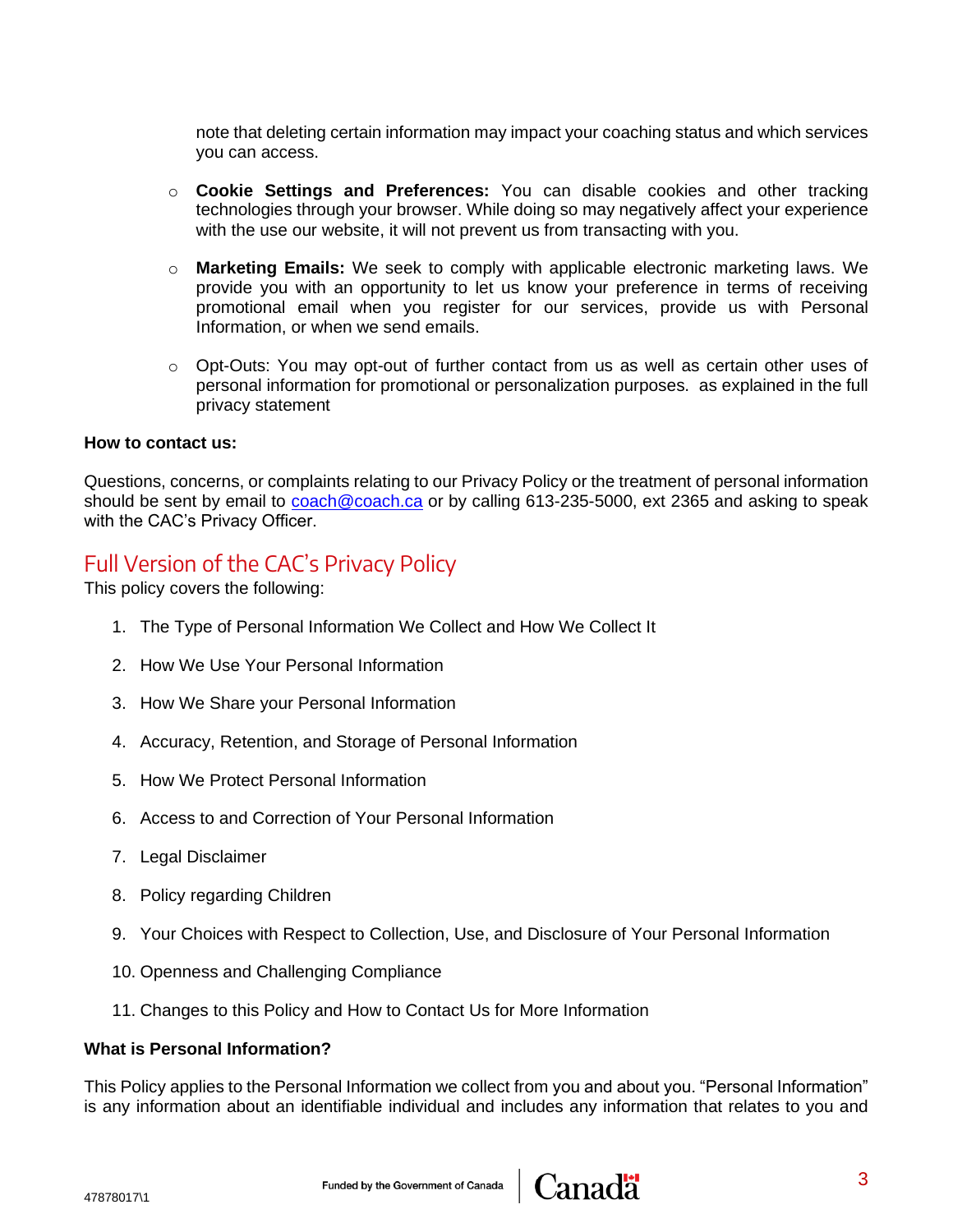identifies you personally, either alone or in combination with other information. Personal Information may or may not include business contact information, depending on the jurisdiction.

We may use your personal information to generate anonymized or aggregated data from which you cannot be identified, which we may use and disclose for the CAC's purposes in our sole discretion.

The CAC only collects, uses, and discloses Personal Information for purposes that would be considered reasonable in the circumstances and only such Personal Information as is required for the purposes of providing services or information to participants, partner organizations, and others.

## **1. The Type of Personal Information We Collect and How We Collect It**

The CAC collects two types of information:

- Information we receive from you; and
- Information we receive from others about you.

Information we receive from you includes information you share with us, such as when you create an account on The Locker on our website. This also includes information you provide us verbally and in writing, and through technology, such as through cookies placed on your computer when you visit our website. We also receive information from other sources, including NCCP Partner organizations and third parties to help us supplement our records (e.g. from National Sport Organizations).

The personal information we collect about you includes

#### **Contact information**

- Name
- **Address**
- **Email Address**
- Phone Number
- Date of Birth

#### **Demographic Information**

- Armed Forces
- RCMP Designation
- Indigenous Identity
- **Disability Status**
- **Gender Identity**
- **Language Preference**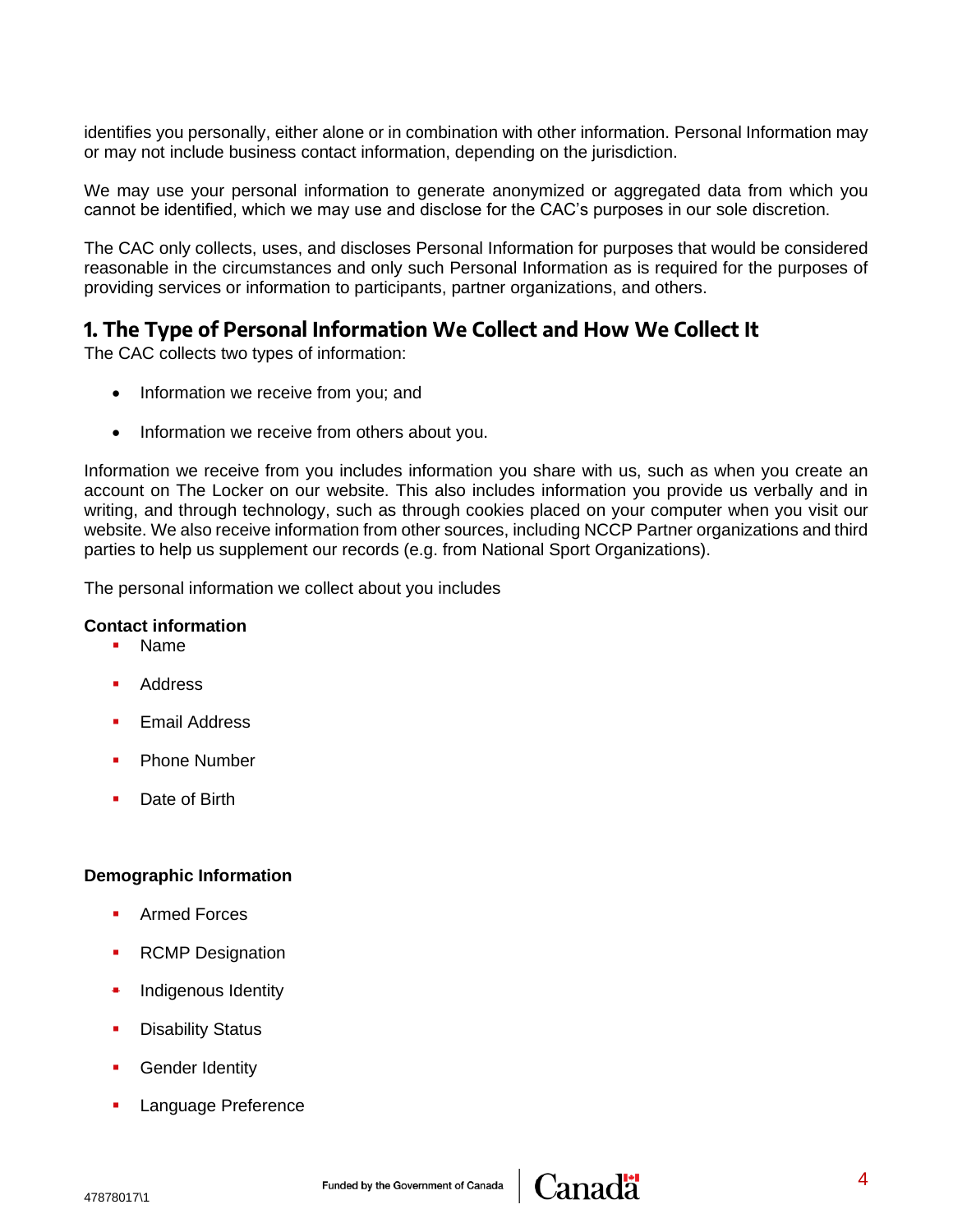### **Coaching Information**

- **Coach Transcript**
- **Professional Coaching Designation**
- **Professional Development Points**
- National Coaching Certification Program (NCCP) Number
- **Courses Registered For, Taken, and Completed**
- Certifications Achieved

### **Professional Coaching Information**

If you apply to become a Professional Coach or an Advance Coaching Diploma we may request other personal information including:

- **Citizenship**
- **Education History**
- **Employment Status**
- **References**
- **Criminal Record Checks**

### **Event Information**

**Exents Registered or and Attended** 

### **Surveys**

We may conduct satisfaction or other surveys. Your participation in these surveys is always voluntary. Details of whether and which personal information is collected, stored, and processed in each specific survey can be found in the description of the relevant survey.

### **Social Media Information**

We maintain a Facebook page, Twitter profile, Instagram page, LinkedIn account, and YouTube channel to interact with the public. If you interact with our Facebook page, Twitter profile, Instagram Page, LinkedIn account, or YouTube channel (e.g. "liking" our Facebook page, "following" our Twitter profile, "following" our Instagram Page, "liking" our LinkedIn post, or "subscribing" to our YouTube channel) the personal information on the social media platform declared by you as public or publicly available, such as your social media name, User ID, age, gender, profile picture, friends list, and other Personal

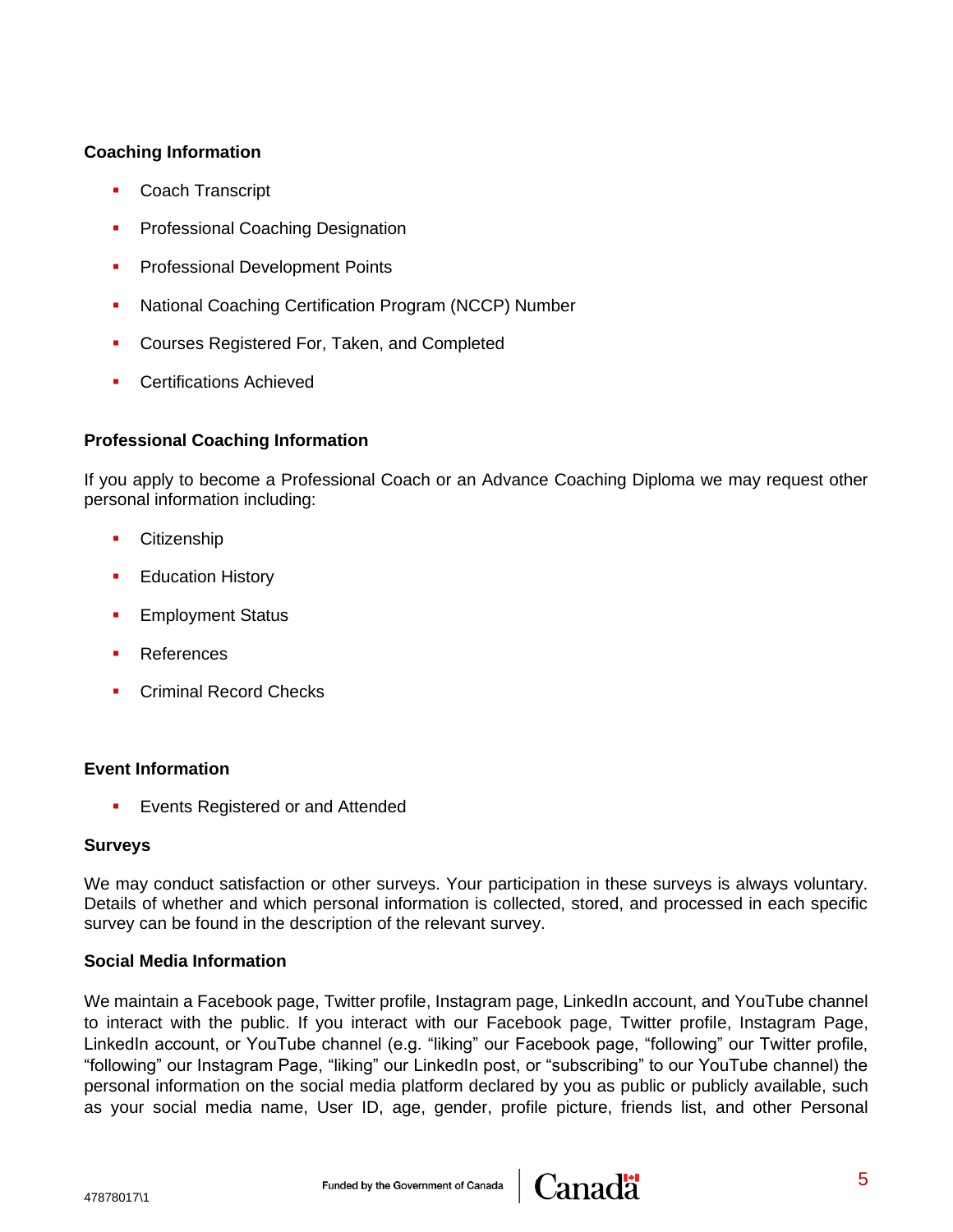Information can be transmitted to us by the social media company. Please note that we have no influence on the information collected, used, and disclosed by these companies. The purpose and scope of data collection, and further processing and use of the data by Facebook, Twitter, Instagram, LinkedIn, and YouTube can be found in their respective privacy policies.

### **Websites and Log Data**

When you access our websites, certain information is automatically transmitted to us and stored in "log files". In particular, the following information is stored in log files:

- IP address
- Name of the retrieved files and/or information
- Date, time and duration of the retrieval
- The volume of data transmitted
- Referrer URL (the last website visited)
- HTTP status code
- Device type (user interface string, e.g. iOS, Android, operating system used)

This information is collected to provide and run our websites, to ensure technical operation, to identify and resolve issues, and to investigate criminal offences. If it is no longer required for the reasons stated, this information is deleted after 30 days. If the information is required for a longer period of time, it will be stored until no longer required. In some cases, this information may be shared with investigating authorities. This information is stored separately from all other personal information about you.

### **Cookies and Tracking Tools**

Our website uses "cookies" and other tracking mechanisms to make your visits to our website and social media platforms more enjoyable and to allow you to use certain features. Cookies are small text files that are stored on your device when you visit a website or other online application. Many cookies contain what is known as a "cookie ID." A cookie ID is a unique identifier that consists of a string of characters that websites and servers use to distinguish your browser from other browsers that store different cookies and to recognize each browser by its unique cookie ID.

The cookies we use enable us to identify the connections between the browser and the server, for identification or access authorization, and for statistical purposes (e.g. number of unique website visitors). Some cookies are deleted at the end of a browsing session and other cookies are stored on your device indefinitely.

"Session" cookies are temporary bits of information that are erased once a visitor exits its web browser window or otherwise turn its computer off. Session cookies are used to improve navigation on websites and to collect aggregate statistical information.

"Persistent" cookies are more permanent bits of information that are placed on the hard drive of a visitor's computer and stays there unless it is deleted. Persistent cookies store information on a visitor's computer for a number of purposes, such as retrieving certain information previously provided (e.g., passwords), helping to determine what areas of the website visitors find most valuable, and customizing the website based on visitor preferences.

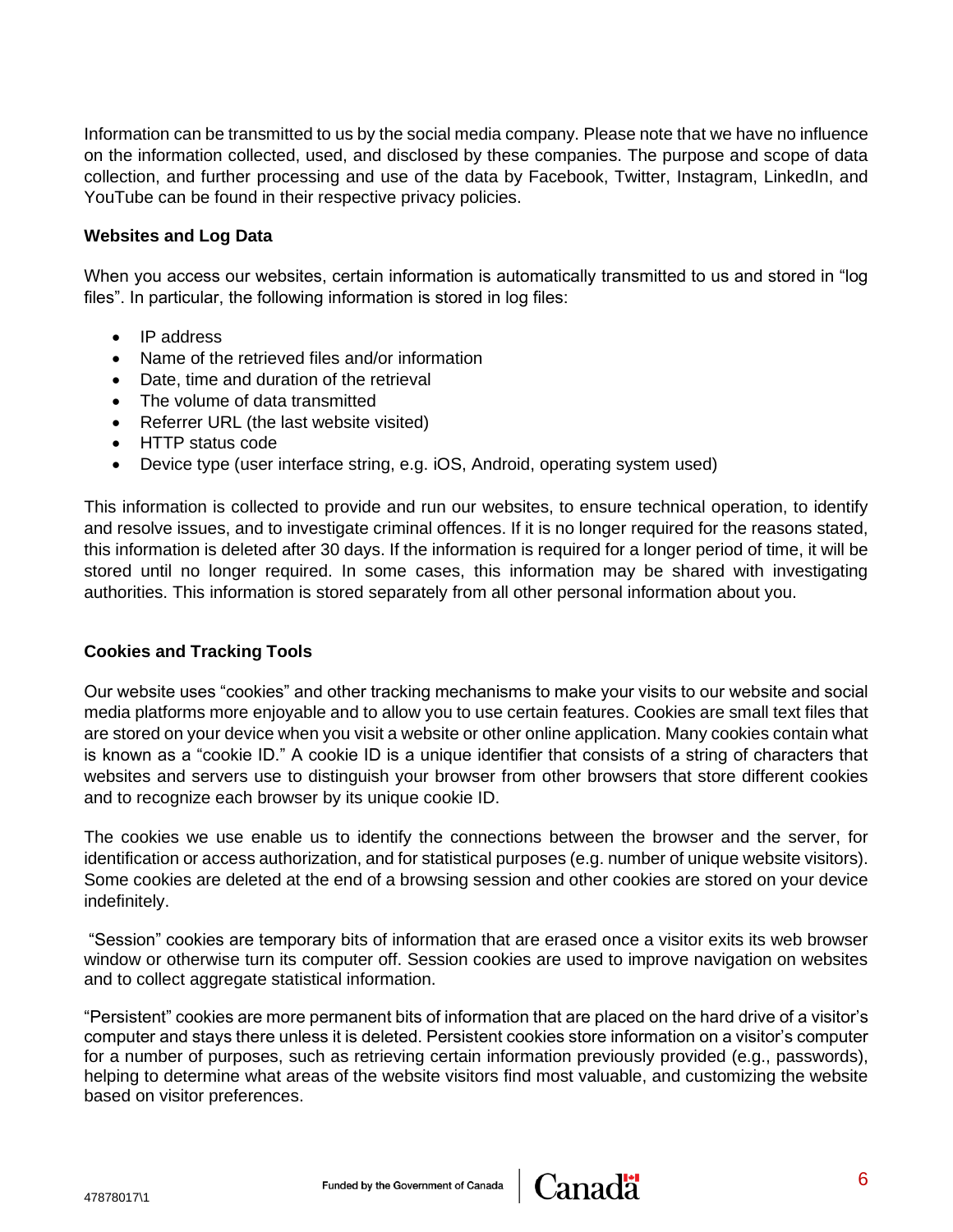We do not share Personal Information obtained through cookies with any third parties.

You can change your browser settings to delete or prevent certain cookies from being stored on your computer or mobile device without your explicit consent or altogether. The 'help' section in your browser should provide information on how to manage your cookie settings.

#### **Consent**

Unless permitted by law, the CAC does not collect Personal Information without first obtaining the consent of the individual concerned. However, the CAC may seek consent to use and disclose Personal Information after it has been collected in those cases where the CAC wishes to use the information for a purpose not identified in this Policy or not previously identified or for which the individual concerned has not previously consented.

By providing Personal Information to the CAC, you agree and consent that we may collect, use, and disclose your Personal Information in accordance with this Privacy Policy. If the CAC plans to collect Personal Information for purposes other than those disclosed in this Privacy Policy, it will inform you of those purposes at the time that the Personal Information is collected and seek your consent.

You may either refuse to give your consent to the collection, use, and disclosure of your Personal Information or withdraw your consent at any time upon reasonable notice. In certain circumstances, some services can only be offered by the CAC if you provide the CAC with consent to the collection, use, and disclosure of your Personal Information. Consequently, if you choose not to provide us with consent or withdraw your consent, we may not be able to offer you the services requested. We will inform you of the consequences of refusing to provide, or withdrawal of, your consent.

## **2. How We Use Your Personal Information**

Except for the purposes identified in the "eCommerce" section below, the CAC only collects and uses Personal Information for the following purposes:

- 1. Administer the National Coaching Certification Program and maintain the associated database;
- 2. Administer the Women in Coaching program, Coach Mentorship Programs, the Professional Coaching Program, the Advanced Coaching Diploma program, the Responsible Coaching Movement, and other internal programs;
- 3. Track participant accreditations and registrations;
- 4. Administer our apprenticeship and grant programs;
- 5. Organize various conferences that provide professional development and networking opportunities for coaches and sport leaders;
- 6. Manage our various awards and recognition programs;
- 7. Provide information to participants, partner organizations, and others about coach education related programs and services;
- 8. Manage our relationship, and communicate, with, among others, participants and partner organizations;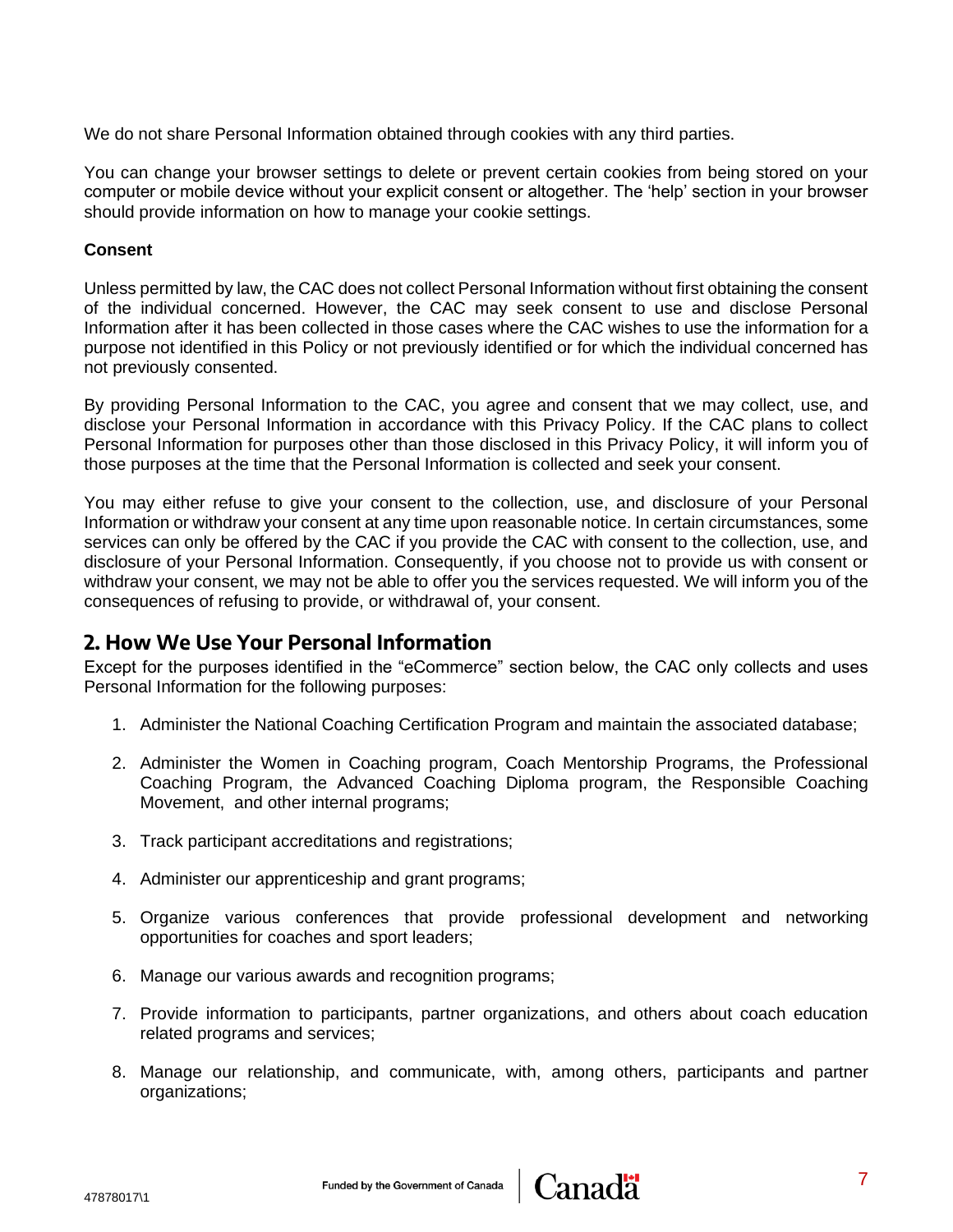- 9. Meet legal and regulatory requirements;
- 10. Manage our website and other information technology infrastructure;
- 11. Recruit, hire, manage, evaluate, compensate, and otherwise deal with our employees and contractors; and
- 12. Other reasonable purposes consistent with the above purposes.

The Personal Information we may collect from each individual will depend upon our relationship with that individual and which services the individual wishes to obtain from the CAC.

The CAC does not otherwise sell, trade, barter, exchange, or disclose for consideration any Personal Information it has collected.

## **3. How We Share Your Personal Information**

In carrying out the purposes set out above, you expressly consent and agree that the CAC may disclose your Personal Information to:

- 1. Individuals at the relevant National Sport Organizations or their local sport associations and their chosen, vetted, associates;
- 2. Provincial or Territorial Coaching Representatives;
- 3. Individuals at the Canadian Olympic and Paralympic National Sport Institutes and their chosen, vetted, associates;
- 4. Governmental agency funders of the CAC and NCCP Partners;
- 5. Print and electronic media in connection with awards and recognition programs;
- 6. Individuals or organizations assisting the CAC in informing you about our products or services;
- 7. CAC advisers or service providers; and
- 8. Individuals or organizations involved in:

a. Maintaining, reviewing, and developing our business systems, procedures, and infrastructure including testing or upgrading our computer systems; or

b. A reorganization of the CAC.

In the event sensitive Personal Information is provided to the CAC, you expressly consent and agree that such information will not be disclosed unless it is required in order to provide a participant or partner organization with our services.

Where the CAC discloses Personal Information to organizations that perform services on its behalf, we will require those service providers to use such information solely for the purposes of providing services to the CAC, participants, partner organizations, or the person concerned and to have appropriate safeguards for the protection of that Personal Information.

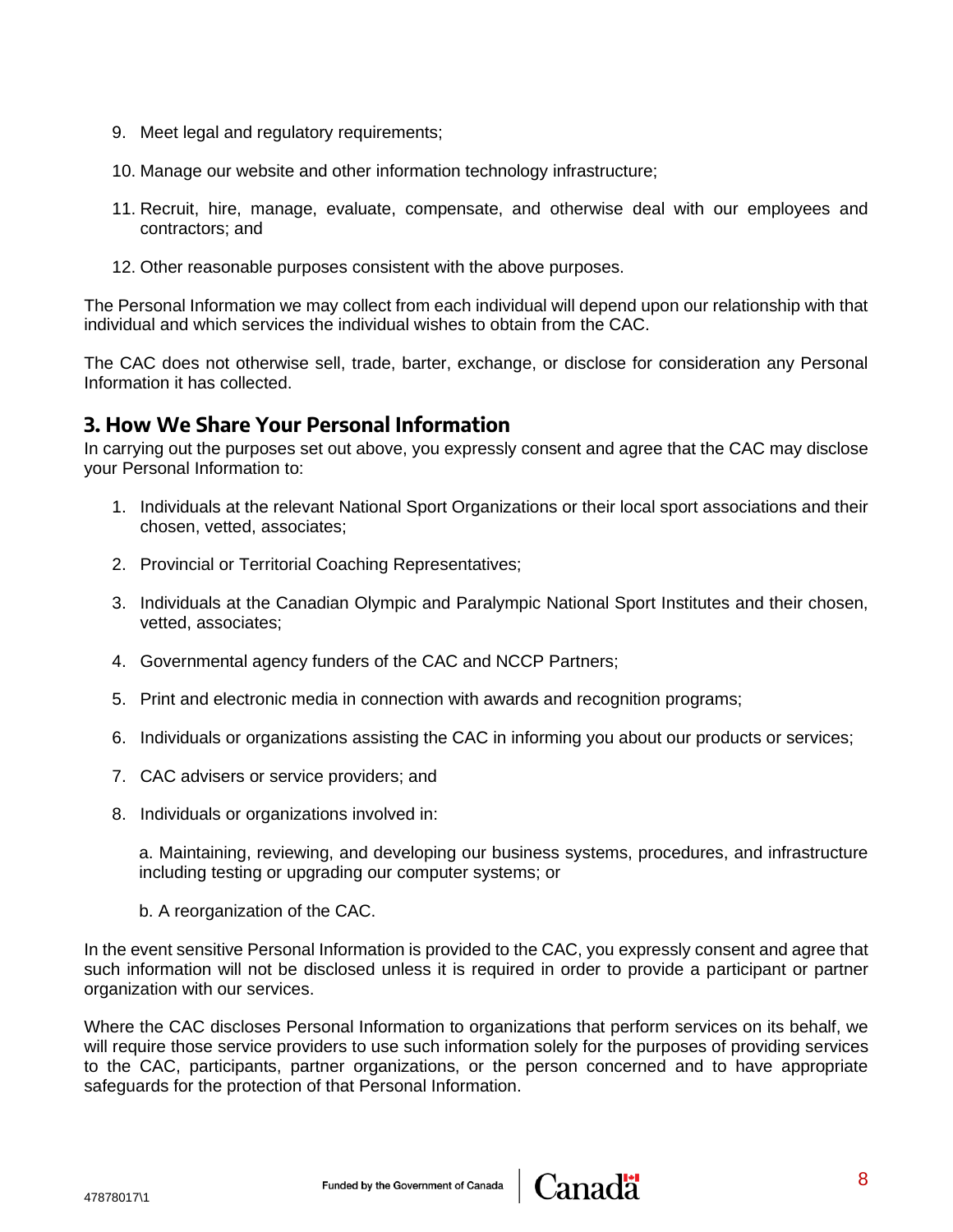In some circumstances, the CAC may disclose Personal Information without consent. Such circumstances include:

- 1. Where required by law or by order or requirement of a court, administrative agency or governmental tribunal;
- 2. Where the CAC believes, upon reasonable grounds, that it is necessary to protect the rights, privacy, safety, or property of an identifiable person or group;
- 3. Where it is necessary to establish or collect monies owing to the CAC; or
- 4. Where it is necessary to permit the CAC to pursue available remedies or limit any damages that we may sustain.

Where obliged or permitted to disclose information without consent, the CAC will not disclose more information than is required.

We also use external service providers for IT, payment, processing, and event management to provide you with services. We have carefully selected these service providers and monitor them frequently. All service providers are required to maintain confidentiality and to comply with legal requirements, including privacy requirements. You hereby agree that your Personal Information may be disclosed or communicated to such third party service providers in order for the CAC to provide you with services.

We may store and process your personal information in Canada and other foreign countries, including the United States. Where personal information is stored outside of Canada (whether by a service provider or by us), it is subject to the laws of that foreign jurisdiction and may be accessible to that jurisdiction's government, courts, or law enforcement or regulatory agencies. Please also note that we have no control over the content of third party websites that individuals may access through hyperlinks at our website. We encourage everyone to read the privacy policy of every website they visit.

We reserve the right to transfer any personal information we have in the event that we merge or are acquired by a third party, or should a third party acquire all or part of our organization, or should any such transactions be proposed.

#### **eCommerce**

The CAC may from time to time on its website offer eCommerce services which might include the sale of goods or services offered by the CAC or by third party vendors.

In the course of offering eCommerce services, the CAC may collect, store, analyze, and use Personal Information that users disclose to the CAC in the course of concluding eCommerce transactions, including without limitation: contact information (such as name, email address, and physical address) and financial information (such as credit card number and expiration date). Personal Information will be used by the CAC, by third parties on the CAC's behalf and by third party vendors for purposes relating to eCommerce transactions, including without limitation fulfillment of orders, billing, payment, marketing, and customer service matters.

By entering into eCommerce transactions on the CAC website, you consent to the collection, storage, analysis, and use of your Personal Information for the purposes set forth above. The CAC may also collect, store, analyze, and use your Personal Information provided by others for the purposes set forth above, including without limitation payment processing services, and other online and offline sources.

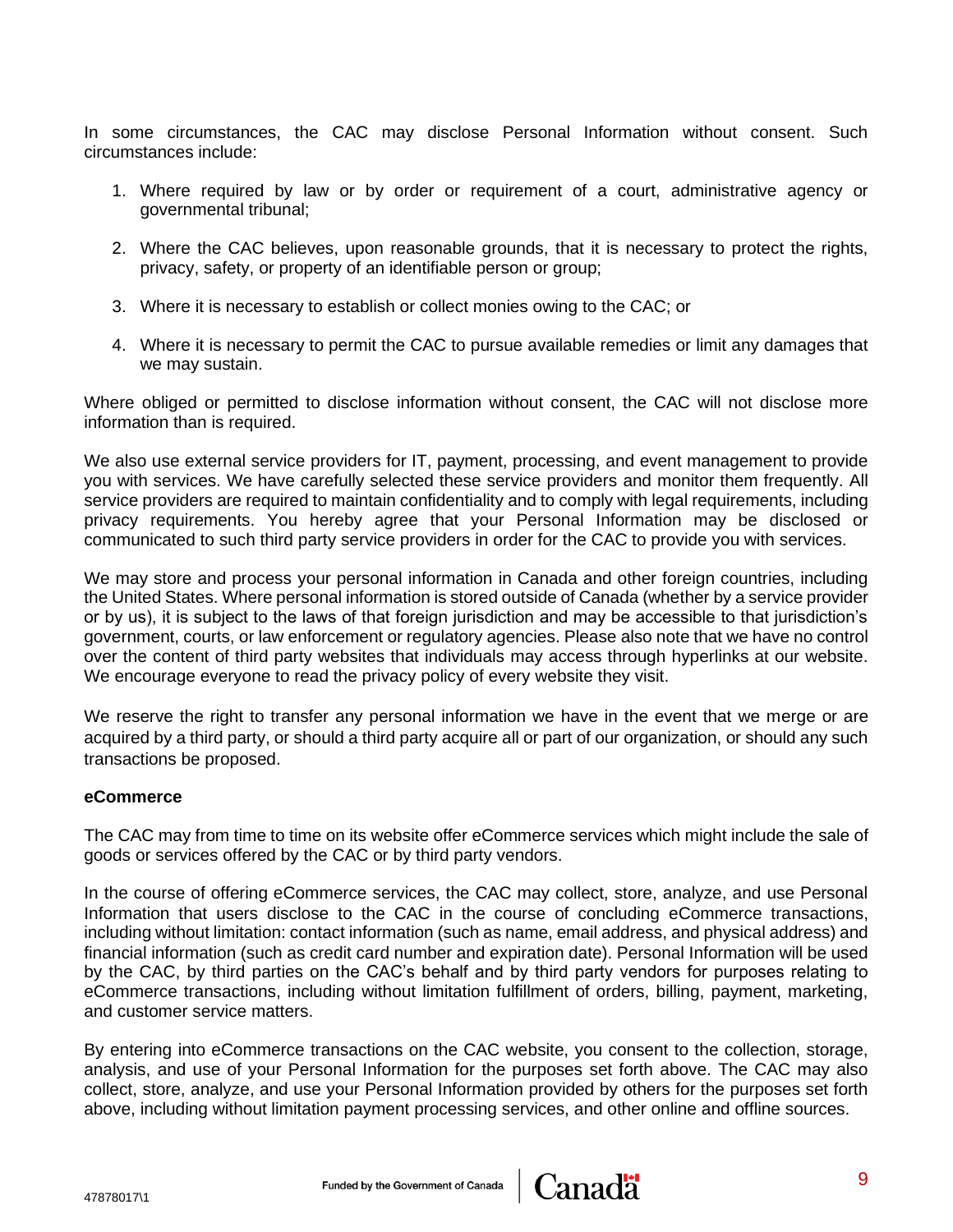If you do not wish to have your Personal Information used for marketing purposes, please contact the CAC's privacy officer by sending an email to communications@coach.ca or calling 613-235-5000, ext 2365 and ask to speak with the CAC's Privacy Officer.

## **4. Accuracy, Retention, and Storage of Personal Information**

The CAC endeavors to ensure that any Personal Information provided and in its possession is as accurate, current, and complete as necessary for the purposes for which we use that information. If we become aware that Personal Information is inaccurate, incomplete, or out of date, the CAC will revise the Personal Information and, if necessary, use reasonable commercial efforts to inform third parties which were provided with inaccurate information so that those third parties may also correct their records.

We keep Personal Information only as long as it is required for the reasons it was collected. The length of time we retain Personal Information varies, depending on the service and the nature of the information. The retention period for Personal Information may extend beyond the end of an individual's relationship with us but it will be only for so long as it is necessary for us to have sufficient information to respond to any issues that may arise at a later date.

When your Personal Information is no longer required for the CAC's purposes, we have procedures to destroy, delete, erase or convert it into an anonymous form.

Currently, the principal places in which the CAC holds Personal Information are in the City of Ottawa and nearby municipalities where off-site storage facilities may be located.

## **5. How We Protect Personal Information and What Safeguards We Use**

The CAC uses appropriate physical, procedural, and technical security with respect to its offices and information storage facilities so as to minimize the possibility of loss, misuse, unauthorized access, disclosure, or modification of Personal Information. This also applies to our disposal or destruction of Personal Information.

Specially, this includes standard authorization and authentication measures to secure access to your personal information. The CAC also encrypts all incoming and outgoing information and credential data. We also maintain operational logs for security audits.

The CAC further protects Personal Information by restricting access to it to those employees that the management of the CAC has determined need to know that information in order that we may provide our products or services or information. If any employee of the CAC misuses Personal Information, this will be considered as a serious offence for which disciplinary action may be taken, up to and including termination of employment. If any individual or organization misuses Personal Information that is provided to the individual or organization for the purpose of providing services to or for the CAC, this will be considered a serious issue for which action may be taken, up to and including termination of any agreement between the CAC and that individual or organization.

## **6. Access to and Correction of Your Personal Information**

The CAC permits the reasonable right of access and review of Personal Information held by us about an individual. You can contact us at any time at [coach@coach.ca](mailto:communications@coach.ca) if you would like to change or update your Personal Information. To guard against fraudulent requests for access, we may require sufficient information to allow us to confirm that the person making the request is authorized to do so before granting access or making corrections.

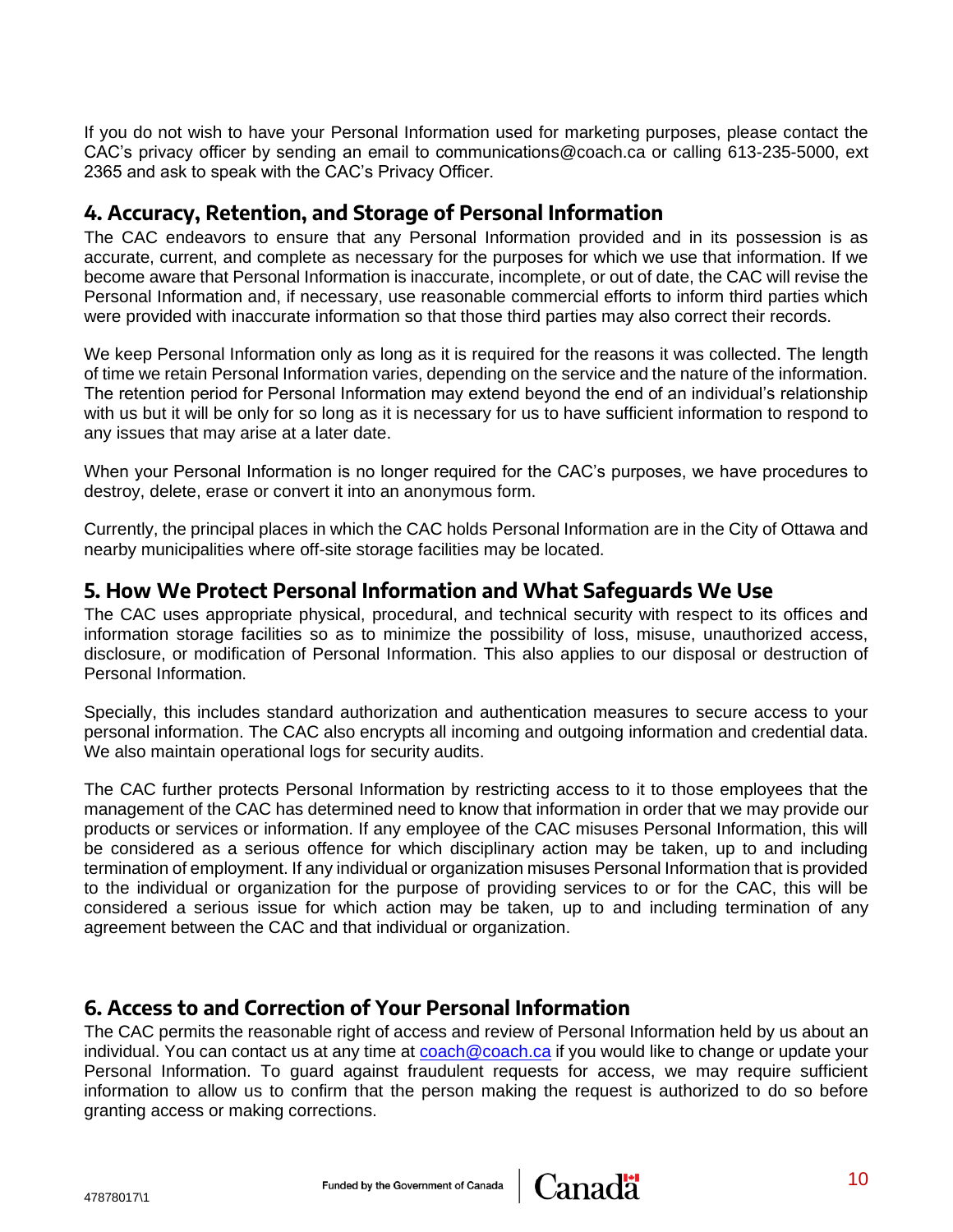In some cases, the CAC may not be able to provide you with access to your Personal Information, for example, where an exception to access is permitted or required by applicable law.

Where Personal Information will not or cannot be disclosed, the individual making the request will be provided with the reasons for non-disclosure.

The CAC reserves the right not to change any Personal Information in response to an amendment request from an individual but may append any alternative text the individual concerned proposes.

The CAC will not charge you for verifying or correcting your Personal Information, however, to the extent permitted by applicable law, there may be a minimal charge imposed if you need a copy of records containing Personal Information.

## **7. Legal Disclaimer**

We may provide links to, or automatically produce search results for, third-party websites or resources, or third-party information referencing or linking to third-party websites or resources. CAC has no control over such third-party websites and resources, and you acknowledge and agree that CAC is not responsible for the content or information contained therein. When you follow such a link, you are no longer protected by our Policy, and we encourage you to read the privacy statements or other disclaimers of such other parties. CAC is not responsible for the privacy or security practices or the content of external websites, services or products.

## **8. Children**

CAC recognizes the privacy interests of children, and we encourage parents and guardians to take an active role in their children's use of CAC's services. Where children under the age of thirteen (13) are accessing our services, written consent of the parent or guardian will be required. If you are between the ages of thirteen and fifteen (13-15), written consent of the child and parent or guardian will be required.

## **9. Your Choices with Respect to Collection, Use, and Disclosure of Your Personal Information**

## **Websites and Opt-Out Functions**

You can adjust and manage the privacy of your information via our website, which will allow you to opt out of certain services that we offer by adjusting your device or browser settings. You can also manage information by adjusting your personal profile.

## **Email**

You can opt out of emails through the links in the emails that you receive from us.

### **Products and Services**

All use of the CAC's products and services is subject to user consent. You can withdraw your consent at any time by unsubscribing from the product or service or discontinuing use.

### **Third Party Mailings or Advertisements**

If you prefer to exclude your physical mailing address from third-party mailings or advertisements, you can contact us at any time at [communications@coach.ca.](mailto:communications@coach.ca)